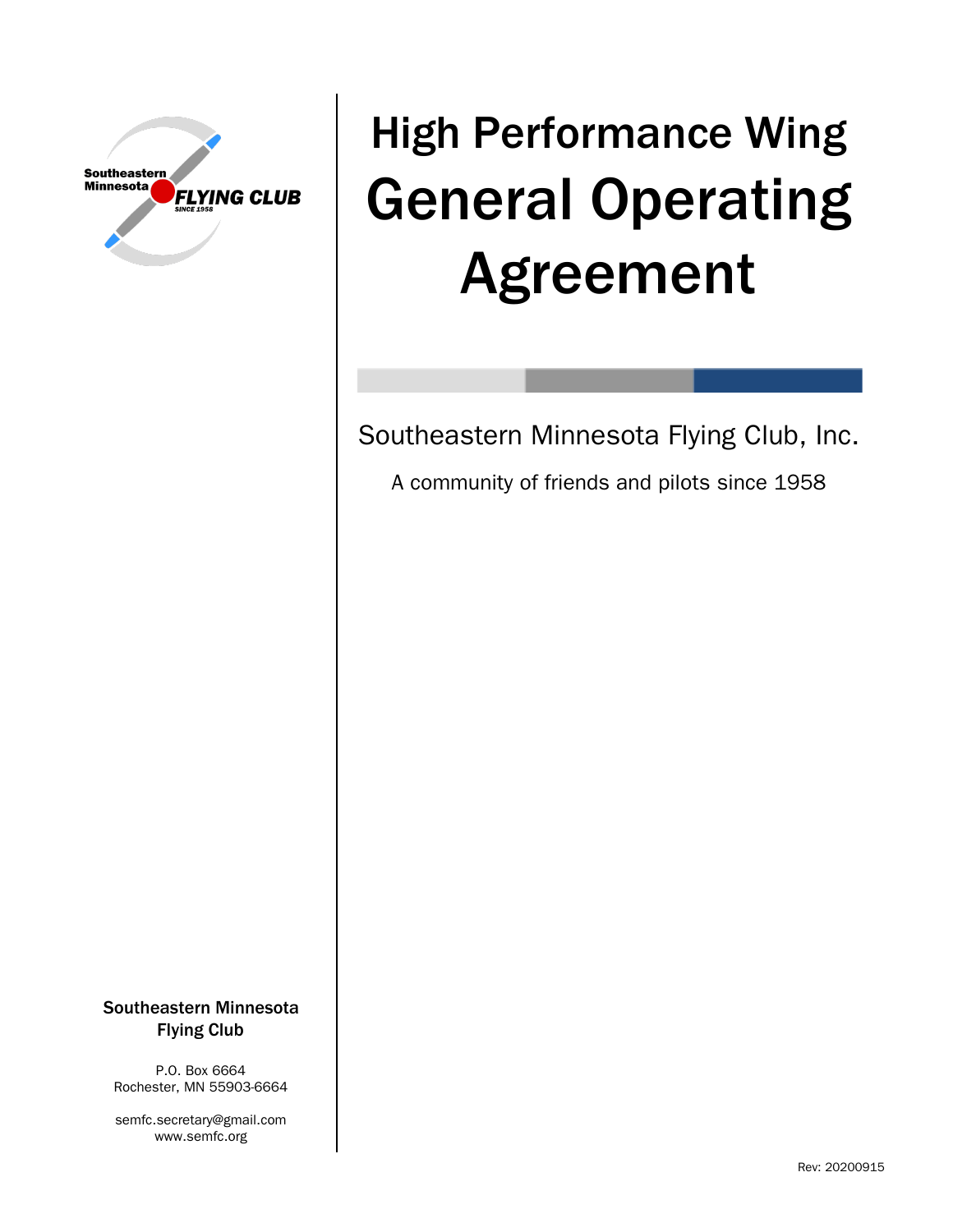# INDEX

|                                                         | <b>SECTION 1: PURPOSE</b>                                              | 4              |
|---------------------------------------------------------|------------------------------------------------------------------------|----------------|
|                                                         | <b>SECTION 2: HPW Membership</b>                                       | 4              |
|                                                         | 2.1 Membership Classes                                                 | 4              |
|                                                         | <b>Equity Membership</b>                                               | 4              |
|                                                         | <b>CSIP Membership</b>                                                 | 4              |
|                                                         | 2.2 Active Membership Requirement                                      | 4              |
|                                                         | 2.3 New Membership                                                     | 4              |
|                                                         | <b>SECTION 3: Voting</b>                                               | 5              |
|                                                         | 3.1 Method                                                             | 5              |
|                                                         | 3.2 Majority Vote                                                      | 5              |
|                                                         | <b>SECTION 4: HPW Coordinator</b>                                      | 5              |
|                                                         | 4.1 Election                                                           | 5              |
|                                                         | 4.2 Duties                                                             | 5              |
|                                                         | 4.3 Compensation                                                       | 5              |
| <b>SECTION 5: HPW Equity Value</b>                      |                                                                        | 6              |
|                                                         | 5.1 Initial Value                                                      | 6              |
|                                                         | 5.2 Right to Buy-out                                                   | 6              |
|                                                         | 5.3 Modification of Equity Value                                       | 6              |
|                                                         | 5.4 Equity Payment in Sale of HPA                                      | 6              |
|                                                         | <b>SECTION 6: HPW Dues</b>                                             | 6              |
| <b>SECTION 7: Assessments</b>                           |                                                                        | 6              |
|                                                         | <b>SECTION 8: HPW Flying Regulations</b>                               | 6              |
|                                                         | 8.1: Initial Training, Currency and Medical Certification Requirements | 6              |
|                                                         | 8.2: Prohibited Uses                                                   | 7              |
| <b>SECTION 9: Scheduling Privileges and Limitations</b> |                                                                        | 7              |
|                                                         | 9.1 Scheduling Privileges                                              | $\overline{7}$ |
|                                                         | 9.2 Limitations                                                        | 7              |
| <b>SECTION 10: Resignation of HPW Members</b>           |                                                                        | $\overline{7}$ |
|                                                         | 10.1 HPW CSIP Members                                                  | 7              |
|                                                         | 10.2 HPW Equity Members                                                | 8              |
|                                                         | 10.3 First-In-First-Out Rule                                           | 8              |
|                                                         | 10.4 Sale Trigger                                                      | 8              |
|                                                         |                                                                        |                |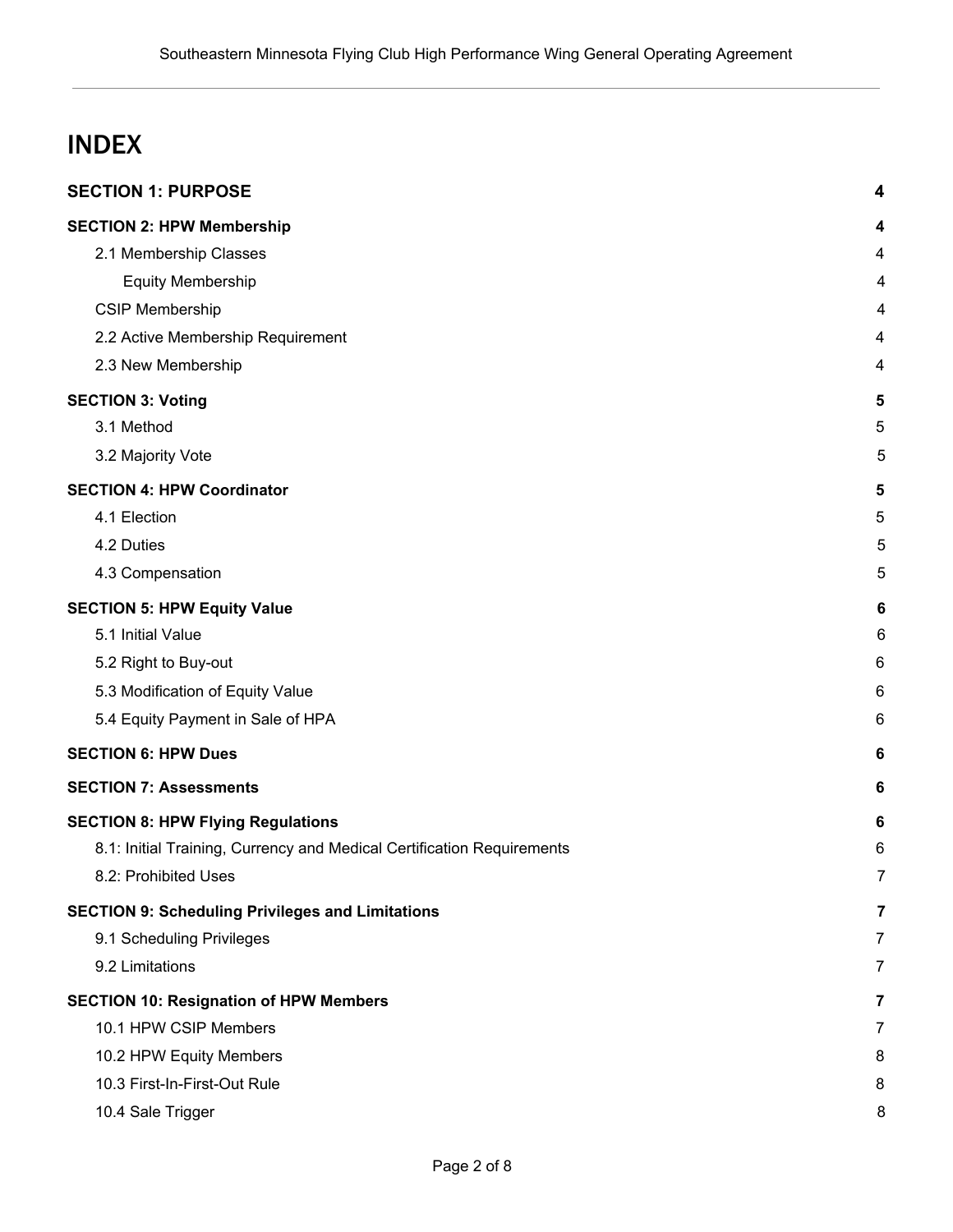| 10.5 Expulsion                                                      | 8 |
|---------------------------------------------------------------------|---|
| <b>SECTION 11: Changes to this General Operating Agreement</b>      | 8 |
| <b>SECTION 12: Supremacy of SEMFC Bylaws and Flying Regulations</b> |   |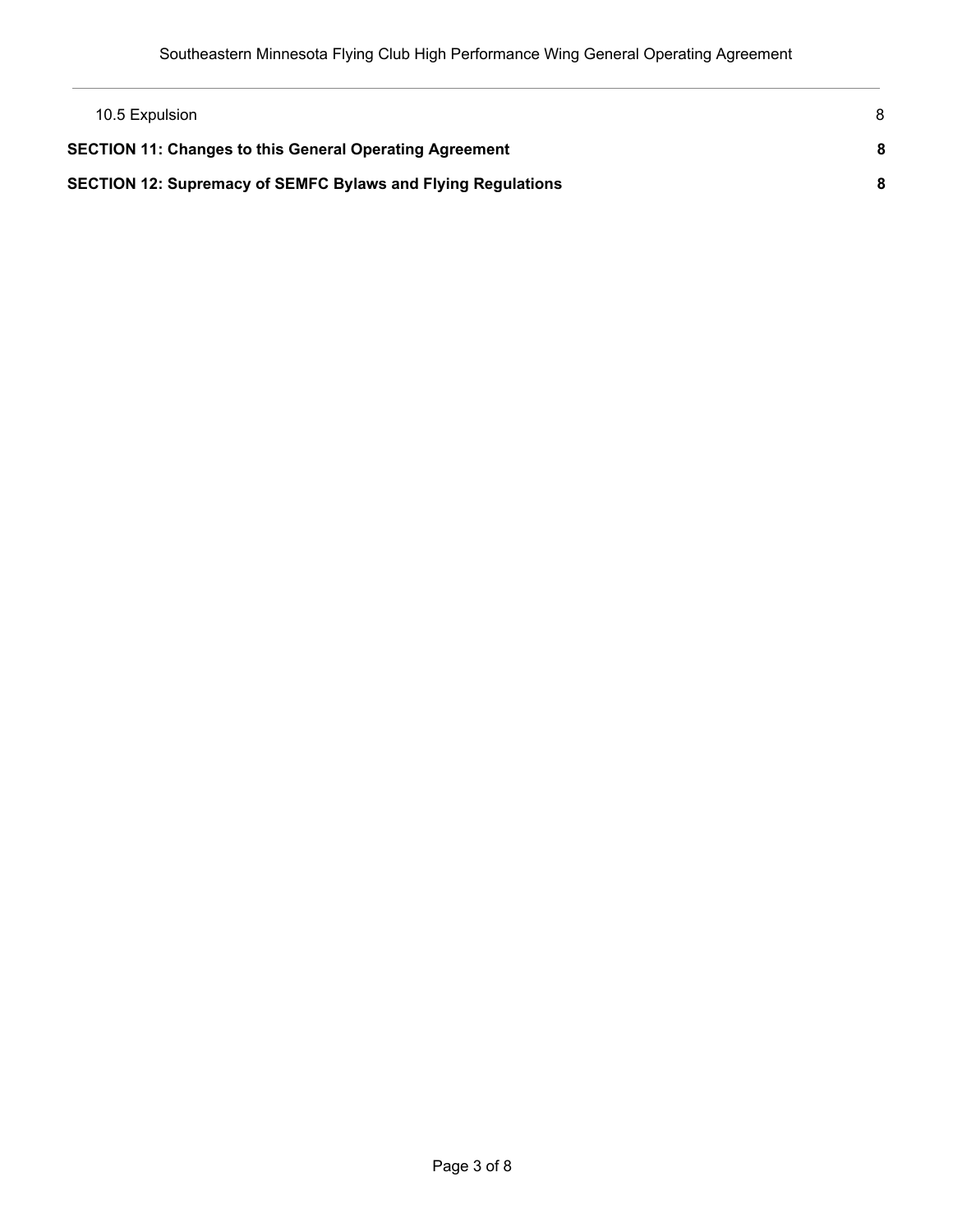# <span id="page-3-0"></span>SECTION 1: PURPOSE

The High Performance Wing (HPW) is a subgroup operating under the Southeastern Minnesota Flying Club (SEMFC). This General Operating Agreement (GOA) is an agreement entered into among the members of the HPW and the Board of Directors of the SEMFC relating to the use, operation, and finances of the high performance aircraft (HPA) owned by SEMFC. All HPW members are bound by this GOA along with both the SEMFC Bylaws and the SEMFC Flying Regulations and Operating Rules.

# <span id="page-3-1"></span>SECTION 2: HPW Membership

#### <span id="page-3-2"></span>2.1 Membership Classes

The HPW has two classes of membership, the equity membership and the CSIP (Cirrus Standardized Instructor Pilot) membership. Both membership classes are responsible for paying HPW monthly dues, and both classes of membership have equal access to the HPA.

#### <span id="page-3-3"></span>A. Equity Membership

Equity members are those who have paid the HPW equity. Equity members have full voting rights in HPW business.

#### <span id="page-3-4"></span>B. CSIP Membership

CSIP members are active flight instructors who have undergone CSIP training or who have committed to CSIP training within 30 days of becoming a CSIP member. CSIP members do not have a vote in HPW business except in the event of tie votes by the equity members. CSIP members are restricted to exactly 12 consecutive months of membership, at which time the CSIP member must either become an equity member or allow the membership to expire.

#### <span id="page-3-5"></span>2.2 Active Membership Requirement

Only Active Members of the SEMFC may become members of the HPW. Any member who ceases to be an Active Member of the SEMFC either through a change in membership class in SEMFC or through resignation, suspension, or expulsion from SEMFC ceases to be a member of the HPW. Membership resignation is subject to [Section](#page-6-4) 10 of this Document, Resignation of HPW Members.

#### <span id="page-3-6"></span>2.3 New Membership

New members may be added with the approval of a simple majority of the HPW equity members and approval of the SEMFC Board. New members must pay the then current equity contribution.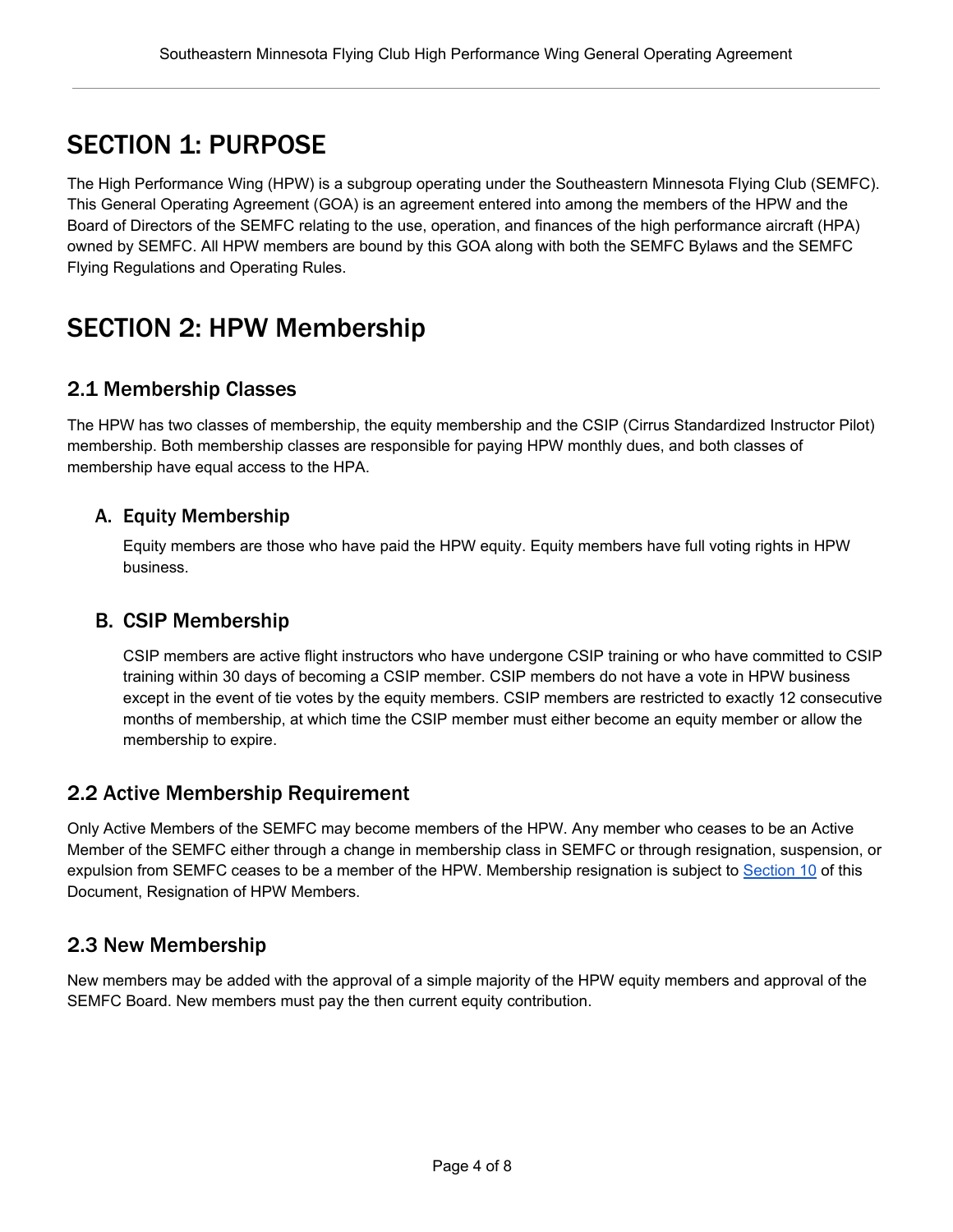# <span id="page-4-0"></span>SECTION 3: Voting

## <span id="page-4-1"></span>3.1 Method

Business requiring a vote of the HPW equity members may be conducted electronically through email, telephone, or other such means or in person at a time and place reasonably determined by the HPW Coordinator. Equal efforts must be made to inform each HPW equity member of the vote (e.g., If email is used, every equity member must be emailed.), but votes need not be collected for every HPW equity member assuming enough votes for or against a proposition have been cast to determine the outcome. Any uncollected vote shall count as an abstention. Any HPW equity member may request a tally of votes and how each HPW equity member voted within 7 days of the vote.

## <span id="page-4-2"></span>3.2 Majority Vote

All business requiring a majority vote of HPW equity owners shall be deemed to have passed if over 50% of the total equity members vote in favor of the proposition. In the event of a tie vote of exactly 50%, all CSIP members are included in the vote. In the event of a tie vote after CSIP members have voted, the tie must be broken by the first SEMFC officer in the sequence of president, vice president, treasurer, and secretary who is not a HPW member.

# <span id="page-4-3"></span>SECTION 4: HPW Coordinator

#### <span id="page-4-4"></span>4.1 Election

The HPW Coordinator is elected by a majority vote of the HPW equity members. Elections are held whenever an HPW officer position is vacated or whenever a majority of the HPW equity owners vote to hold elections. Elections are managed by an election judge approved by a majority vote of the HPW equity members who is neither the current HPW coordinator nor a candidate in the election.

#### <span id="page-4-5"></span>4.2 Duties

The HPW Coordinator is responsible for conducting any business meetings of the HPW and acts as a liaison between the HPW and the SEMFC Board. The HPW Coordinator is encouraged to attend SEMFC Board meetings whenever possible to represent the HPW. The HPW Coordinator may appoint any HPW equity member to attend the Board meeting in his or her place. In addition, the HPW Coordinator is responsible for keeping the membership informed of any business related the HPW including the results of any votes.

#### <span id="page-4-6"></span>4.3 Compensation

The HPW Coordinator shall not receive any compensation or dues reduction for performing their duties as HPW officers.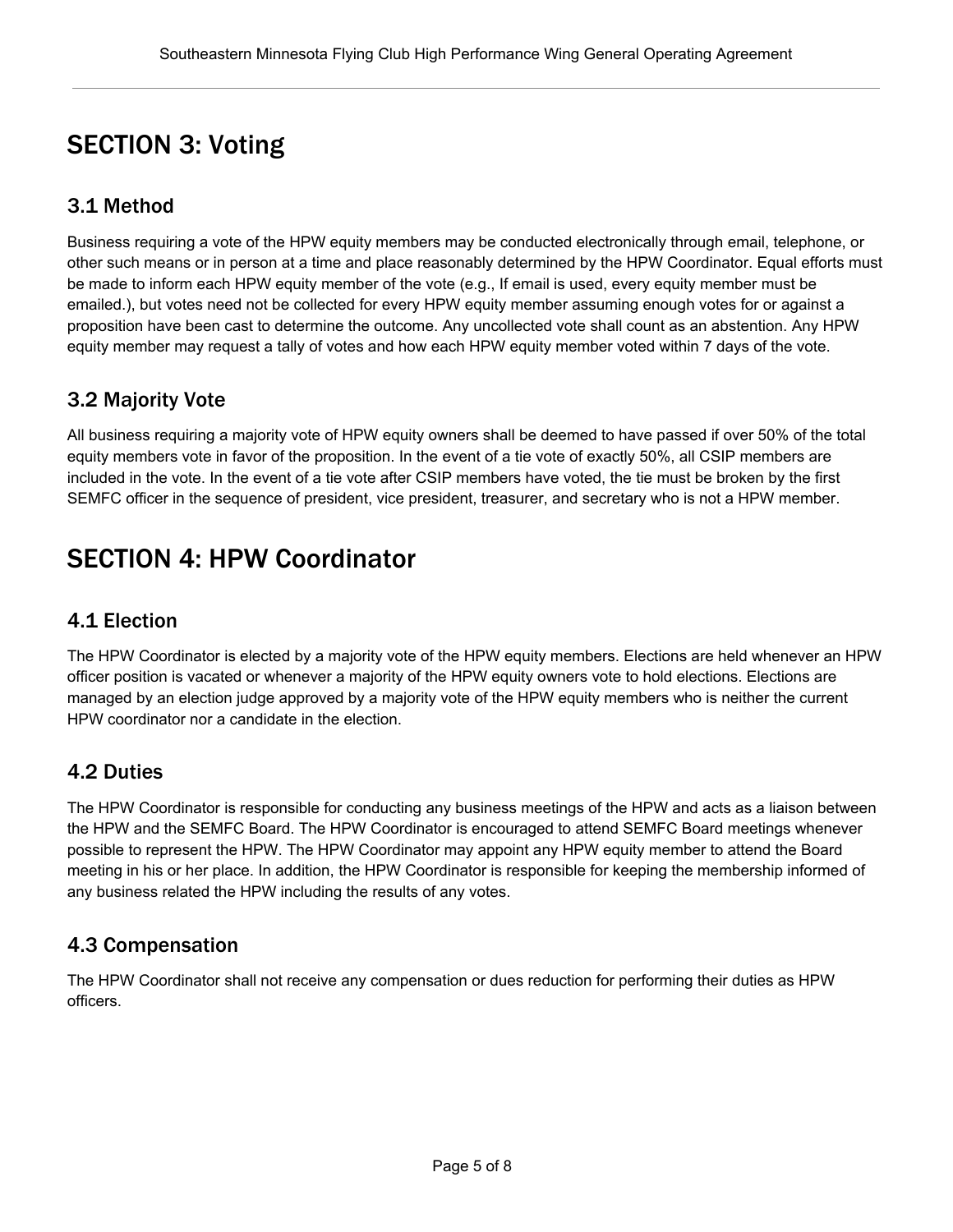# <span id="page-5-0"></span>SECTION 5: HPW Equity Value

#### <span id="page-5-1"></span>5.1 Initial Value

The initial value of equity shares in the HPW for the eight founding HPW equity members is \$7,500.

#### <span id="page-5-2"></span>5.2 Right to Buy-out

The SEMFC Membership may at any point choose to buy-out the HPW equity members and dissolve the HPW. In such a case, the SEMFC must pay each HPW equity member the equity value of their HPW equity share.

## <span id="page-5-3"></span>5.3 Modification of Equity Value

The value of each equity share may be adjusted by majority vote of the HPW equity members and approval of the SEMFC Board of Directors. When the equity value is adjusted, existing equity members are either assessed the additional equity if the equity value is adjusted up or must be refunded the difference in equity value if the equity value is adjusted downward.

## <span id="page-5-4"></span>5.4 Equity Payment in Sale of HPA

The value of each equity share must be fully refunded to the HPW equity members in the event of a sale of the HPA. If such sale were to take place before the one year anniversary of the purchase of N645BD, each HPW member's equity share refund will be reduced by \$500 with those funds being retained by SEMFC.

## <span id="page-5-5"></span>SECTION 6: HPW Dues

In addition to regular SEMFC monthly dues, all HPW members must pay the additional HPW monthly dues. Dues may be adjusted by a majority vote of the HPW equity members and approval of the SEMFC Board of Directors.

# <span id="page-5-6"></span>SECTION 7: Assessments

In the event that the finances of the HPW group necessitate additional revenue, the HPW members may vote to assess each HPW equity member equally without changing the HPW equity value. Such assessment must be approved by a 2/3 vote of all HPW equity members and the SEMFC Board of Directors.

# <span id="page-5-7"></span>SECTION 8: HPW Flying Regulations

## <span id="page-5-8"></span>8.1: Initial Training, Currency and Medical Certification Requirements

All HPW members must meet insurance requirements and regulatory requirements for initial training, currency, medical certification in order to act as pilot-in-command (PIC) of the HPA. All HPW members must present documentation demonstrating compliance with these requirements when requested by the HPA insurer or the SEMFC Board of Directors. Any SEMFC Officer may restrict access to a HPW member's scheduling privileges of the HPA if training or currency requirements are in question. HPW members are expected to use good judgment in exercising their PIC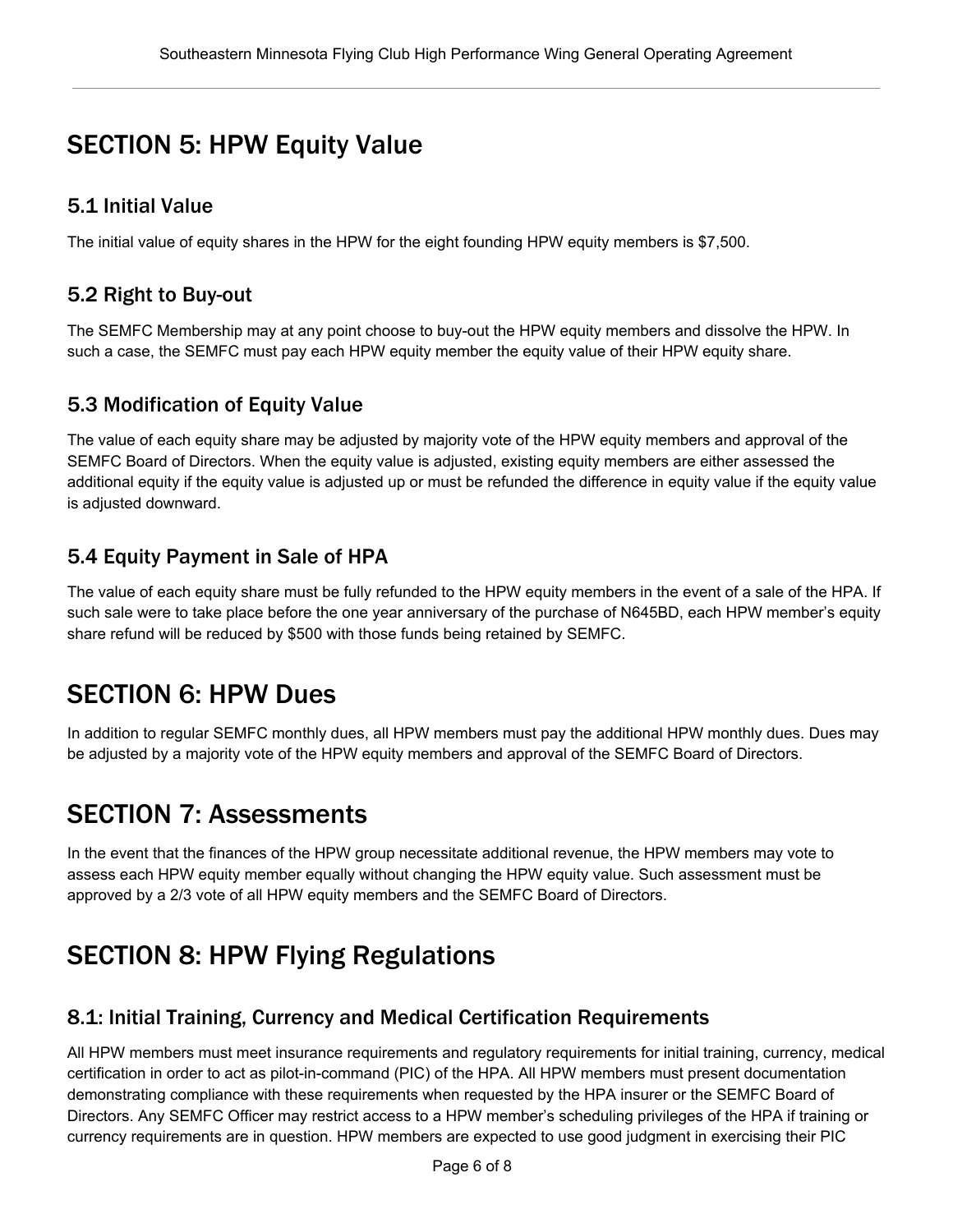duties. Members are directed to the Cirrus Flight Operations Manual and the Cirrus Transition Training Syllabus for procedure recommendations, currency recommendations, and personal minimum recommendations that incorporate input from their CSIP as benchmarks for safe practices.

## <span id="page-6-0"></span>8.2: Prohibited Uses

No HPW member may use the HPA in a manner that would be considered an uninsured use by the insurer of the HPA, in a manner in violation of state or federal laws or in a manner in violation of SEMFC Bylaws or Flying Regulations.

# <span id="page-6-1"></span>SECTION 9: Scheduling Privileges and Limitations

## <span id="page-6-2"></span>9.1 Scheduling Privileges

All HPW members who are current on their accounts payable to the SEMFC shall have scheduling privileges of the HPA.

## <span id="page-6-3"></span>9.2 Limitations

Scheduling of the HPA is subject to the following additional restrictions unless approved by the HPW Coordinator or a SEMFC Officer on a case-by-case basis.

- A. No HPW member may have more than four weekend days scheduled not including any weekend days less than one week away. Any scheduled time on a weekend day including several time slots scheduled on the same weekend day constitute one weekend day for the purposes of this rule.
- B. It is understood that travel delays, unexpected weather, and/or other unanticipated situations may require prolonging a trip. In such cases, HPW members are given wide latitude in deciding whether or not it is feasible to have the HPA back as scheduled. However, HPW members should inform other HPW members who have scheduled the HPA as soon as practical in the event of such delays.

# <span id="page-6-4"></span>SECTION 10: Resignation of HPW Members

Notwithstanding club bylaws, the SEMFC is not obligated to buy back HPW equity, nor is the SEMFC obligated to accept the resignation of a HPW member. HPW members are obligated to pay all dues and assessments until the SEMFC accepts the resignation of the HPW member.

## <span id="page-6-5"></span>10.1 HPW CSIP Members

A HPW CSIP member may not resign his or her membership until the end of the 12 consecutive months of membership or unless approved by a majority vote of the HPW equity members and the SEMFC Board. To be considered for resignation, a written request by the HPW CSIP member must be submitted to the HPW Coordinator (email is acceptable and preferred).

#### <span id="page-6-6"></span>10.2 HPW Equity Members

A HPW equity member may not resign his or her membership unless approved by a majority vote of the HPW equity members and the SEMFC Board. To be considered for resignation, a written request by the HPW equity member must